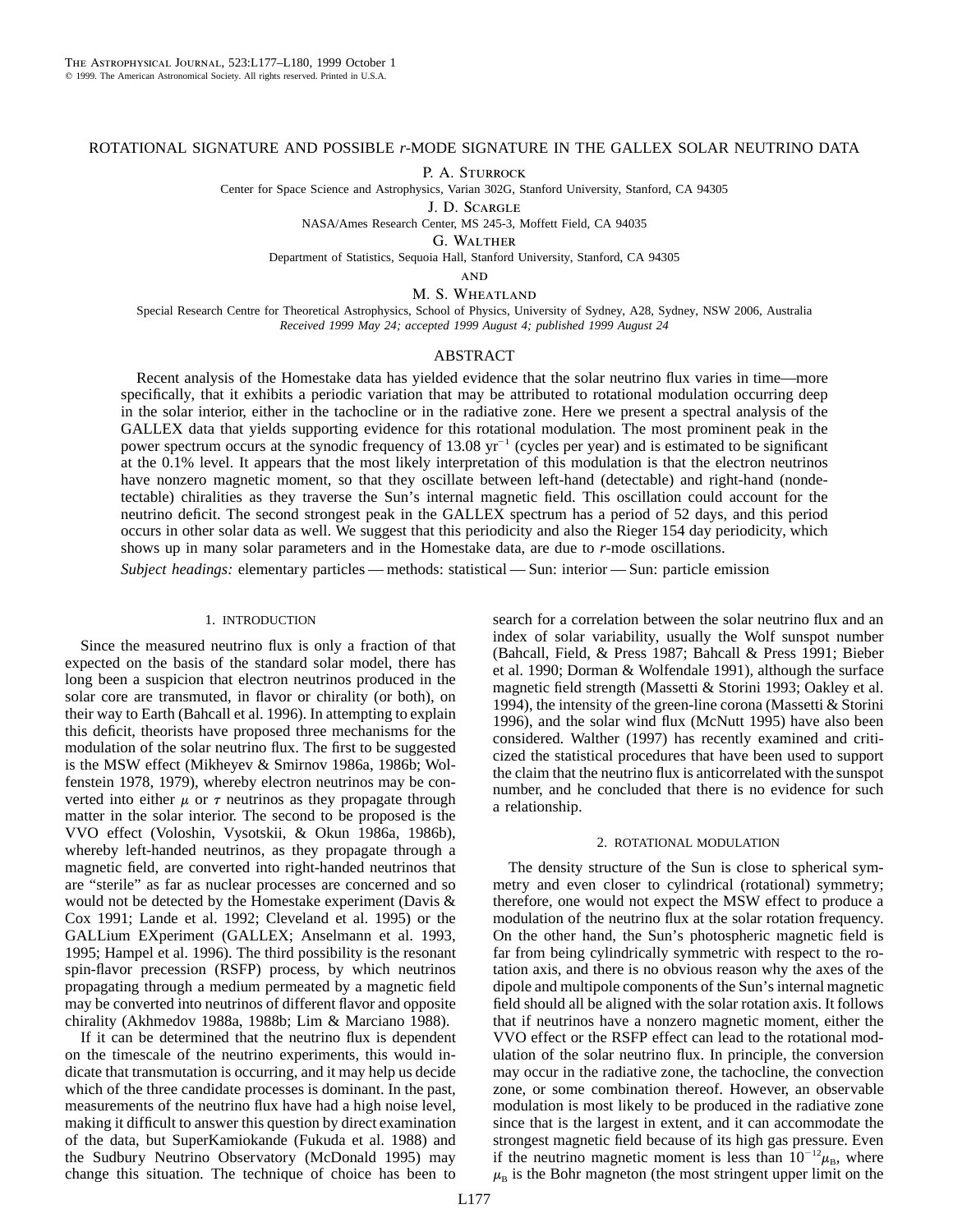

Fig. 1.—Power spectrum of the GALLEX neutrino data over the frequency band of  $1-40 \text{ yr}^{-1}$ . The biggest peak lies in the search band of  $12.4-13.1$  $yr^{-1}$  specified in Sturrock et al. (1997).

neutrino magnetic moment cited by Bahcall 1989), it appears that the RSFP effect can lead to the modulation of the solar neutrino flux since the Sun's internal pressure is so large that a magnetic field of  $10<sup>6</sup>$  G or more represents only a very weak perturbation of the solar structure.

These considerations led us (Sturrock, Walther, & Wheatland 1997) to reexamine the Homestake data, seeking to determine whether or not the solar neutrino flux varies in time. We tested for time variability by comparing a  $\chi^2$  measure of the variability of the flux measurements with the values of the same statistic computed for 1000 Monte Carlo simulations of the Homestake experiment. Three versions of that comparison led to the result that one may reject the hypothesis that the solar neutrino flux is constant, with confidence estimates in the range of 5.8%–0.1%.

Following this assessment that the solar neutrino flux is time variable, and in line with the above theoretical considerations, we then carried out a spectral analysis of the Homestake data to search specifically for evidence of the effect of solar rotation. The helioseismology data then available (Kosovichev et al. 1997) yielded 13.4–14.1  $yr^{-1}$  as the absolute (sidereal) rotation rate of the radiative zone. We therefore adopted the corresponding synodic range of 12.4–13.1  $yr^{-1}$  as the "search band" for a possible rotational modulation frequency of the solar neutrino flux as it would be measured on Earth. A maximum likelihood spectral analysis of the Homestake neutrino data gave a prominent peak at 12.88  $yr^{-1}$ , within the search band. To assess the significance of this peak, we performed 1000 Monte Carlo simulations of the experiment with an assumed constant neutrino flux and found 30 trials with a peak in the search band as large as or larger than the actual peak, thus arriving at a significance level of 3%.

We also found four peaks at frequencies close to 10.88, 11.88, 13.88, and 14.88  $yr^{-1}$  that may be interpreted as annual and semiannual sidebands of the peak at  $12.88 \text{ yr}^{-1}$ . Monte Carlo tests show that this set of five related peaks is significant at the 0.2% significance level. The detection of sidebands related to a 1 yr periodicity suggests that the internal structure responsible for the modulation of the neutrino flux varies in latitude as well as in longitude. More recently, we have examined this conjecture (Sturrock, Walther, & Wheatland 1998)

and find evidence that the modulation is indeed latitudedependent. For the Homestake data, the strongest modulation occurs when the Sun-Earth line is at about 6°.5 north.

# 3. ANALYSIS OF GALLEX DATA

This Letter presents the results of a search for evidence of rotational modulation in an independent data set. We have spectrum-analyzed the GALLEX solar neutrino data (Anselmann et al. 1993, 1995; Hampel et al. 1996), including the recent data generously provided by Professor W. Hampel on behalf of the GALLEX consortium. The measurements comprise 64 runs over the time interval from 1991 May 14 to 1997 January 22. Since these measurements were not made at regular time intervals, it is necessary to use a procedure that is appropriate for irregularly sampled data such as the Lomb-Scargle method (Lomb 1976; Scargle 1982). However, that method rests on the assumption that, in testing for a sinusoidal component, one may assume that the constant offset is given by the mean value of the data. This assumption is valid if the data set is sufficiently long or if the sampling is sufficiently irregular, but these assumptions prove not to be appropriate for the GALLEX data. It was therefore advisable to use a procedure (Knight, Schatten, & Sturrock 1979) that avoids this assumption but is otherwise similar to the Lomb-Scargle method.

For each frequency  $\omega$  of a chosen range of frequencies, we form the statistic

$$
V = \sum \frac{1}{\sigma_{\alpha}^2} (g_{\alpha} - A \cos \omega t_{\alpha} - B \sin \omega t_{\alpha} - C)^2, \qquad (1)
$$

where the  $t_{\alpha}$  are the end times,  $g_{\alpha}$  the experimental estimates of the flux, and  $\sigma_{\alpha}$  the experimental error estimates. (The experimental estimates are of course made on the assumption that the flux is constant during each run.) If one were concerned about the phase of the modulation, it would not be satisfactory to assign the experimental estimates to the end times, but if the phase is not important, this simplification permits a reasonably accurate determination of the spectrum. For each frequency, we adjust *A*, *B*, and *C* in order to minimize the quantity *V*. The "power" *S* at each frequency may then be estimated from

$$
S = A^2 + B^2. \tag{2}
$$

This procedure breaks down at zero frequency where the relevant matrix is ill-conditioned, so we ignore very low frequencies. In order to examine the properties of the output from this method of analysis, we have used the shuffle procedure (Bahcall & Press 1991) in order to simulate a large number of sequences that have no real time variation but otherwise have statistical properties identical to those of the actual time series. The distribution of power is found to be very close to that which is expected for Gaussian noise; i.e., the probability of finding a power larger than *S* is  $e^{-s}$ , if the power is normalized so that the mean value of *S* is unity. For this reason, we have thus normalized the power calculated from equation (2).

Figure 1 shows the normalized power over the frequency band  $\nu = 1-40$  yr<sup>-1</sup>, where  $\omega = 2\pi\nu$ . This figure also shows the original search band (Sturrock et al. 1997):  $12.4-13.1$  yr<sup>-1</sup>. We find the highest peak at  $\nu = 13.08$ , which is within the search band. The normalized power is 9.83, so there is a probability of only 0.00005 of finding a peak that big or bigger at a spec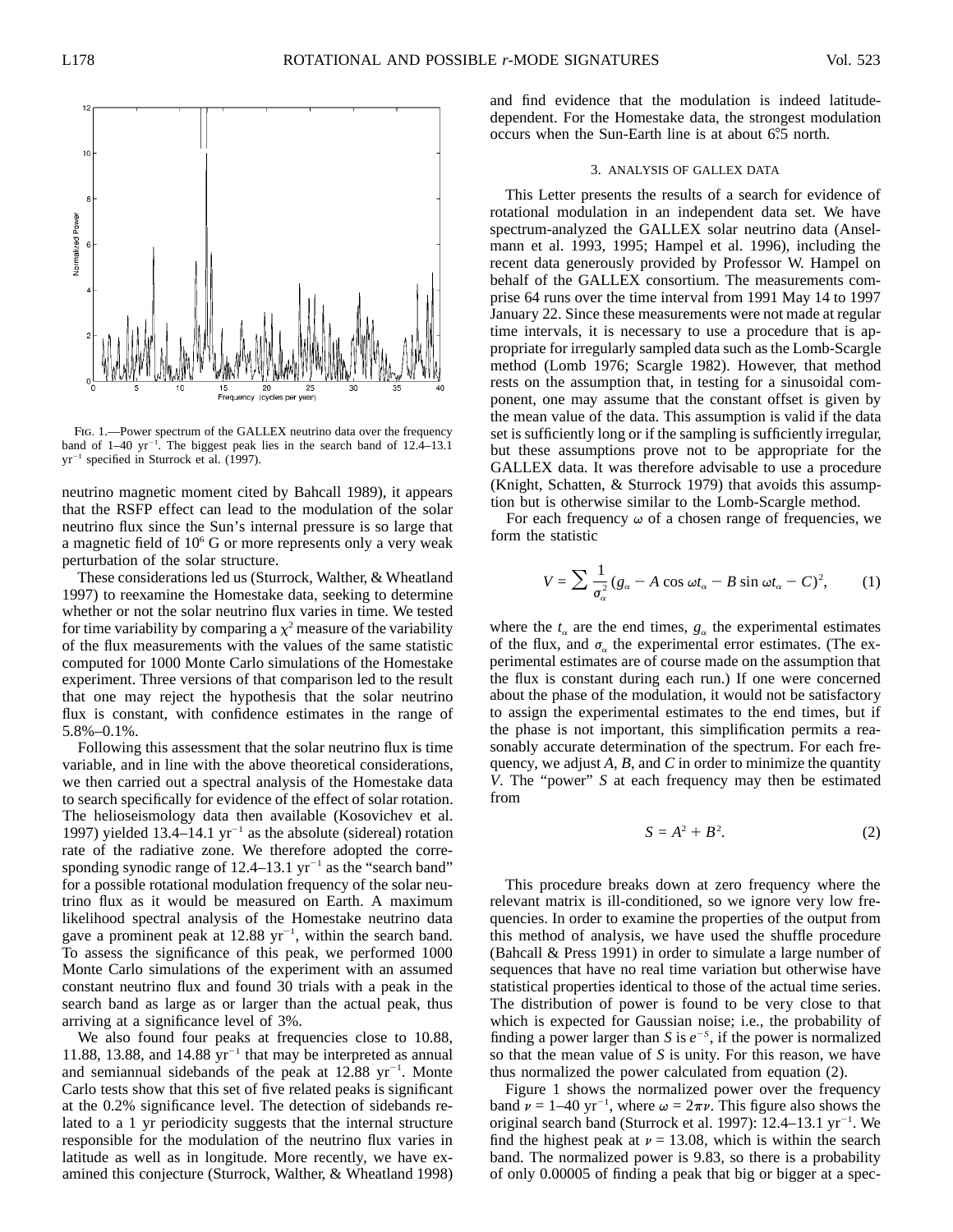ified frequency. The length of the GALLEX data sequence is about 6 yr, so that the Nyquist frequency is  $0.08 \text{ yr}^{-1}$ , from which we infer that there are nine independent frequencies in the search band. Hence, to judge from the height of the peak, the probability of finding a peak that large or larger in the search band is 0.0005. It appears, therefore, that the peak is significant at the 0.05% confidence level. To obtain a more robust significance estimate, we have formed the power given by equation (2) for 10,000 sequences in which the  $g_{\alpha}$ - $\sigma_{\alpha}$  pairs were shuffled with respect to the end times  $t_{\alpha}$ . In only eight of those 10,000 cases was the power of the strongest peak in the search band larger than that found for the actual data. This yields a confidence estimate of 0.08%.

### 4. DISCUSSION

On calculating the Nyquist frequency for each data set, we find that an analysis of the Homestake data yields a periodicity with a frequency of  $12.88 \pm 0.03$  yr<sup>-1</sup>, and an analysis of the GALLEX data yields a periodicity with a frequency of  $13.08 \pm 0.08$  yr<sup>-1</sup>. The difference is small and is not obviously statistically significant, suggesting that the two analyses point to a periodicity with a synodic frequency of  $13.0 \pm 0.15$  $yr^{-1}$  or a sidereal frequency of 14.0  $\pm$  0.15  $yr^{-1}$  that converts to  $444 \pm 5$  nHz. Recent analyses of helioseismology data indicate that the radiative zone and the lower part of the tachocline both have rotation rates in this band (Schou et al. 1998).

On the other hand, we have carried out a similar spectral analysis of the Wolf sunspot number for the period of time covered by the Homestake data, and we find that it shows significant peaks at both 12.90 and 13.09  $yr^{-1}$ . The two neutrino experiments sample the solar interior in different ways because of the different radii at which the relevant nuclear reactions occur and also possibly because of the difference in the energy of the neutrinos that the experiments detect. The latter is an important factor to consider since the VVO effect is energyindependent, whereas the RSFP effect is energy-dependent. These points will be pursued in a later article, which will also address the implications of these results for particle physics. It is already clear that rotational modulation, which has now been detected in both the Homestake and GALLEX data, must be due to the Sun's internal magnetic field and that this effect can occur only if neutrinos have a nonzero magnetic moment.

Rotational modulation also has a bearing on the deficit problem. On determining the sinusoidally modulated neutrino flux (with a frequency of 13.08  $yr^{-1}$ ) that leads to the best fit with the experimental data, we find that the depth of the modulation must be on the order of 100%. This implies that the average measured flux is approximately one-half the flux produced in the solar core, thus resolving the deficit problem for the gallium experiment. We find a similar result for the Homestake experiment.

The second largest peak in Figure 1 occurs at  $\nu = 7.00$  $yr^{-1}$  and has a normalized power of  $S = 5.8$ . The probability of finding a peak this large or larger *at a specified frequency* is 0.3%. We do not find a peak at the Rieger frequency of 2.37  $yr^{-1}$  (154 days) (Rieger et al. 1984; Bai 1994; Oliver, Ballester, & Baudin 1998), but we note that  $\nu = 7.00 \text{ yr}^{-1}$  corresponds to a period of 52 days, which also is a well-known period in solar activity data (Bai 1994), with properties similar to the Rieger periodicity.

Bai & Sturrock (1993) have drawn attention to the fact that solar activity exhibits several similar oscillations, with periods that appear to be multiples of a "fundamental" period in the range of 25–26.3 days. We have now found that this fundamental period corresponds to the sidereal rotation period of that region of the solar interior where the modulation of the neutrino flux occurs. This result may be understood if we identify the Rieger and related periodicities with *r*-mode oscillations in a region that is in approximately rigid rotation, possibly the radiative zone. In the rotating frame of a rigidly rotating fluid sphere, these oscillations have frequencies of

$$
\nu = \frac{2m\nu_R}{l(l+1)}.\tag{3}
$$

In this formula,  $v_R$  is the rotation frequency, and *l* and *m* are the usual spherical-harmonic indices, restricted by  $l \geq 2$  and  $|m|$  ≤ 1 (Papaloizou & Pringle 1978; Provost, Berthomieu, & Rocca 1981; Saio 1982; Wolff & Blizard 1986).

If, on the basis of our analysis of the Homestake and GALLEX data, we adopt  $v_R = 14.0 \pm 0.15$  yr<sup>-1</sup>, we find that the frequency of the  $l = 3$ ,  $m = 1$  mode is 2.33  $\pm$  0.03 yr<sup>-1</sup>, corresponding to a period of  $154 \pm 2$  days, and that of the  $l = 3$ ,  $m = 3$  mode is 7.00  $\pm$  0.08 yr<sup>-1</sup>, corresponding to a period of 52  $\pm$  1 days. The frequency of the  $l = 3$ ,  $m = 2$  mode is 4.67  $\pm$  0.05 yr<sup>-1</sup>, corresponding to a period of 78  $\pm$  1 days, which also is a well-known solar frequency (Bai 1992). This interpretation therefore offers an explanation of three wellknown but puzzling oscillations with periods of approximately 52, 78, and 154 days. The rotational modulation of the neutrino data may be attributed to a magnetic structure that rotates within the deep solar interior. The modulation at the Rieger and related periods may be attributed to *r*-modes that move magnetic structures in latitude and thereby modulate the neutrino flux at the *r*-mode periods with respect to the rotating frame. Further details of this analysis and further discussion will be presented in future articles.

This work was supported by NASA grants NAS8-37334 and NAGW-2265 and by Air Force grant F49620-95-1-0008.

## REFERENCES

- Akhmedov, E. Kh. 1988a, Soviet J. Nucl. Phys., 48, 382
- ———. 1988b, Phys. Lett. B, 213, 64
- Anselmann, P., et al. 1993, Phys. Lett. B, 314, 445
- ———. 1995, Phys. Lett. B, 357, 237
- Bahcall, J. N. 1989, Neutrino Astrophysics (New York: Cambridge Univ. Press)
- Bahcall, J. N., Calaprice, F., McDonald, A. B., & Totsuka, Y. 1996, Phys. Today, 49(7), 30
- Bahcall, J. N., Field, G. B., & Press, W. H. 1987, ApJ, 320, L69
- Bahcall, J. N., & Press, W. H. 1991, ApJ, 370, 730
- Bai, T. 1992, ApJ, 388, L69
- ———. 1994, Sol. Phys., 150, 385

Bai, T., & Sturrock, P. A. 1993, ApJ, 409, 476

- Bieber, J. W., Seckel, D., Stanev, T., & Steigman, G. 1990, Nature, 348, 407
- Cleveland, B. T., et al. 1995, Proc. Nucl. Phys. B (Proc. Suppl.), 38, 47
- Davis, R., Jr., & Cox, A. N. 1991, in Solar Interior and Atmosphere, ed. A. N. Cox, W. C. Livingston, & M. S. Matthews (Tucson: Univ. Arizona Press), 51
- Dorman, L. I., & Wolfendale, A. W. 1991, J. Phys. G: Nucl. Part. Phys., 17, 769
- Fukuda, Y., et al. 1988, Phys. Rev. Lett., 81, 1158 (erratum 81, 4279)
- Hampel, W., et al. 1996, Phys. Lett. B, 388, 284
- Knight, J. W., Schatten, K. H., & Sturrock, P. A. 1979, ApJ, 227, L153